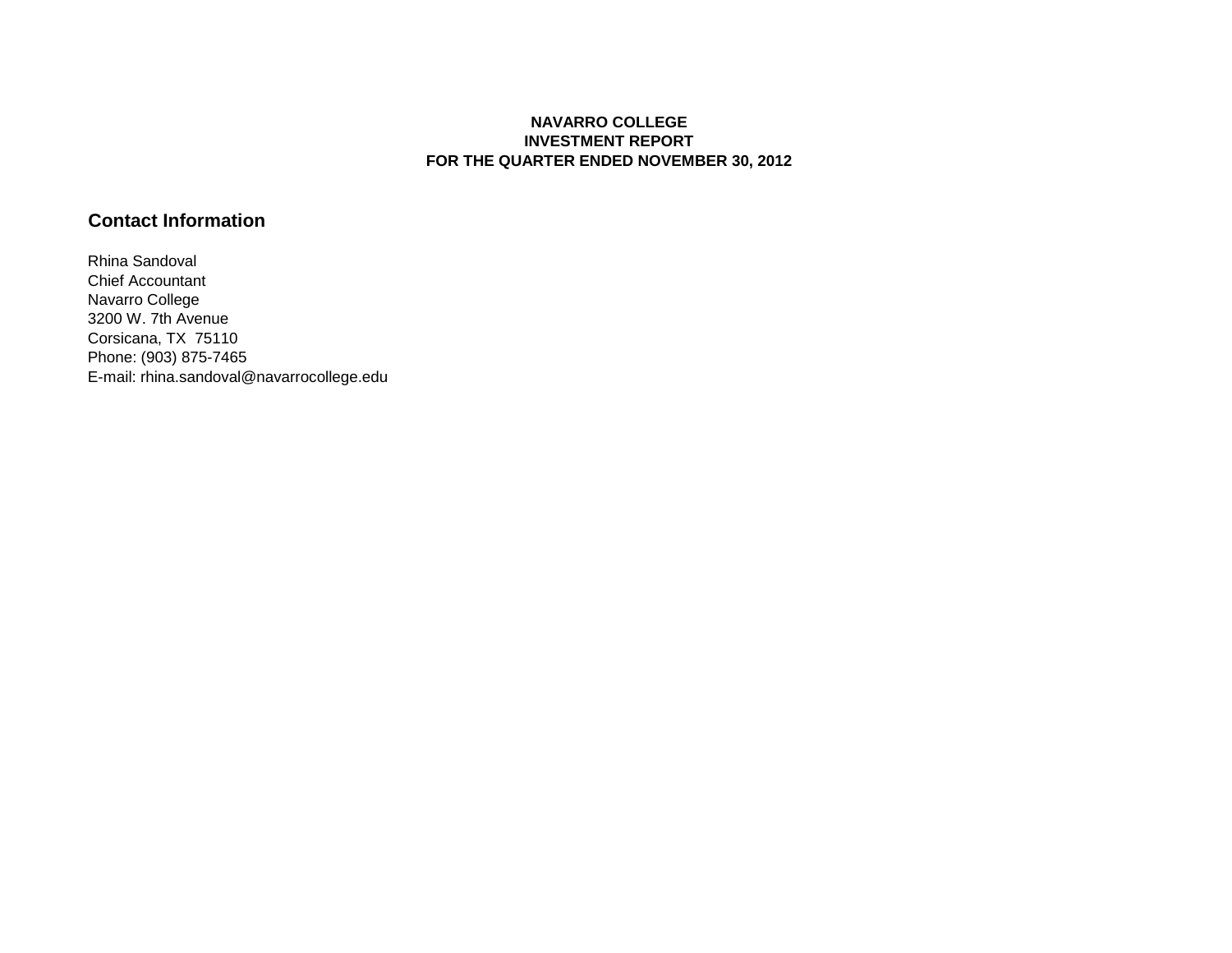#### **NAVARRO COLLEGE INVESTMENT REPORT FOR THE QUARTER ENDED NOVEMBER 30, 2012**

| <b>TYPE OF INVESTMENT</b>                                                                                        | <b>BEGINNING</b><br><b>BOOK VALUE</b><br>08/31/12 | <b>ADDITIONS/</b><br><b>CHANGES</b><br><b>FOR PERIOD</b> | <b>ENDING</b><br><b>BOOK VALUE</b><br>11/30/12 | <b>BEGINNING</b><br><b>MARKET VALUE</b><br>08/31/12 | <b>ENDING</b><br><b>MARKET VALUE</b><br>11/30/12 |
|------------------------------------------------------------------------------------------------------------------|---------------------------------------------------|----------------------------------------------------------|------------------------------------------------|-----------------------------------------------------|--------------------------------------------------|
| <b>Certificates of Deposit</b>                                                                                   |                                                   |                                                          |                                                |                                                     |                                                  |
| Citizens National Bank-Henderson CD #677159 (Schol)<br>Due 08/01/2013 @ 1.190% Rate<br>Purchased 08/01/2011      | 250,000.00                                        |                                                          | 250,000.00                                     | 250,195.62                                          | 250,937.33                                       |
| Community National Bank & Trust of TX - CD #1121587 (Schol)<br>Due 06/18/2013 @.20% Rate<br>Purchased 01/18/2012 | 640,000.00                                        |                                                          | 640,000.00                                     | 640,792.55                                          | 641,111.67                                       |
| State Farm - CD #1019063147 (Aux)<br>Due 07/01/2013 @.80000% Rate<br>Purchased 10/01/2012                        |                                                   | 100,000.00                                               | 100,000.00                                     |                                                     | 100,000.00                                       |
| First Bank & Trust Co. - CD #5006220 (E&G)<br>Due 10/18/2013 @1.250% Rate<br>Purchased 10/18/2012                |                                                   | 100,000.00                                               | 100,000.00                                     |                                                     | 100,147.26                                       |
| Prosperity Bank - CD #730010574 (E&G)<br>Due 04/26/2013 @ 0.250% Rate<br>Purchased 10/26/2012                    |                                                   | 500,000.00                                               | 500,000.00                                     |                                                     | 500,119.86                                       |
| Prosperity Bank - CD #730010575 (E&G)<br>Due 10/26/2013 @ 0.350% Rate<br>Purchased 10/26/2012                    |                                                   | 500,000.00                                               | 500,000.00                                     |                                                     | 500,167.81                                       |
| Prosperity Bank - CD #730010576 (E&G)<br>Due 04/26/2014 @ 0.400% Rate<br>Purchased 10/26/2012                    |                                                   | 500,000.00                                               | 500,000.00                                     |                                                     | 500,191.78                                       |
| Prosperity Bank - CD #730010577 (E&G)<br>Due 10/26/2014 @ 0.500% Rate<br>Purchased 10/26/2012                    |                                                   | 500,000.00                                               | 500,000.00                                     |                                                     | 500,239.73                                       |
| State Farm - CD #1019063147 (Aux)<br>Due 10/01/2012 @.61000% Rate<br>Purchased 10/01/2011                        | 100,000.00                                        | (100,000.00)                                             |                                                | 100,562.43                                          |                                                  |
| First Bank & Trust Co. - CD #5006220 (E&G)<br>Due 10/18/2012 @1.500% Rate<br>Purchased 10/18/2011                | 100,000.00                                        | (100,000.00)                                             |                                                | 101,306.85                                          |                                                  |
| Prosperity Bank - CD #730010540 (E&G)<br>Due 10/24/2012 @ 0.400% Rate                                            | 3,000,000.00                                      | (3,000,000.00)                                           |                                                | 3,001,249.32                                        |                                                  |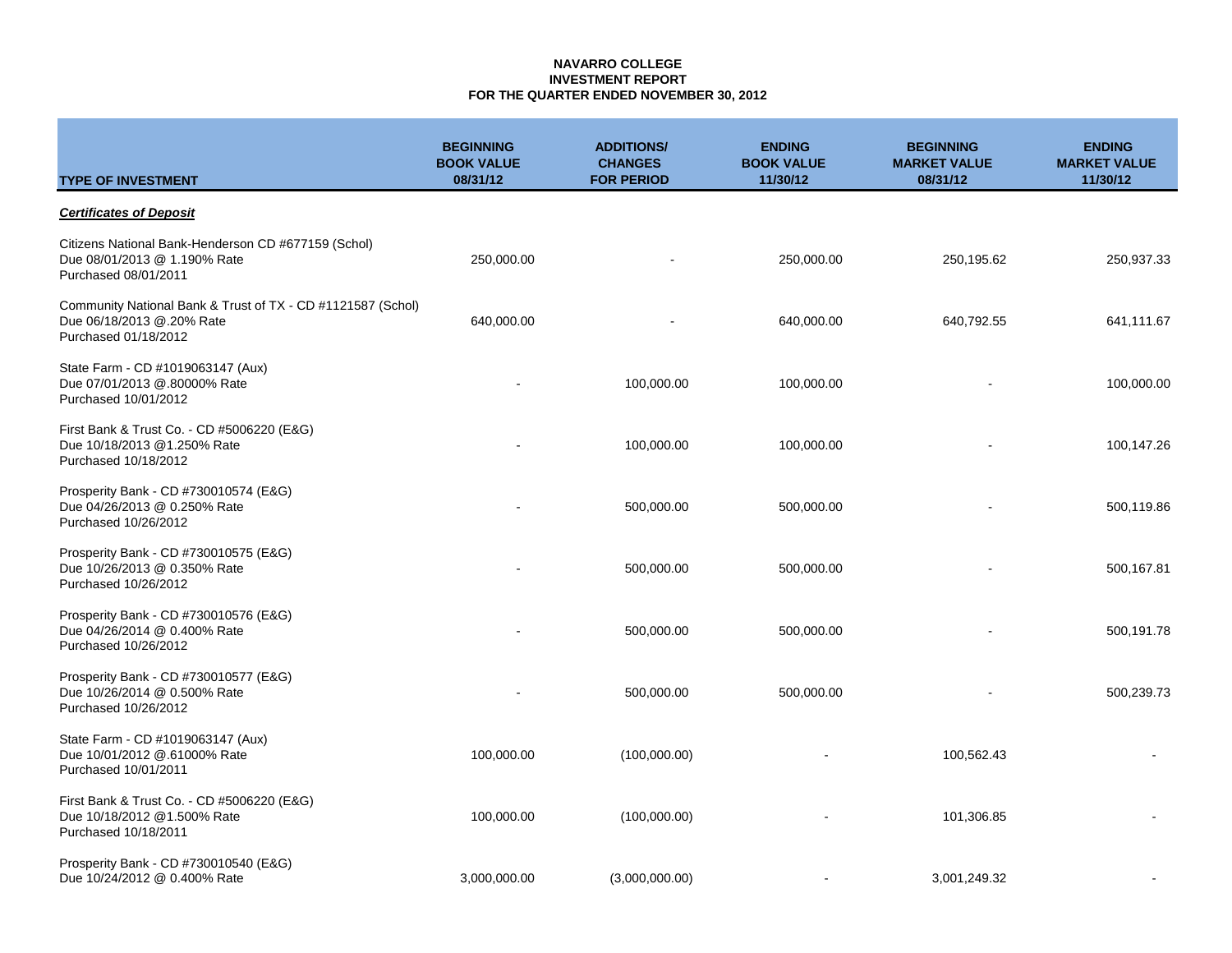### **NAVARRO COLLEGE INVESTMENT REPORT FOR THE QUARTER ENDED NOVEMBER 30, 2012**

| <b>TYPE OF INVESTMENT</b>                | <b>BEGINNING</b><br><b>BOOK VALUE</b><br>08/31/12 |    | <b>ADDITIONS/</b><br><b>CHANGES</b><br><b>FOR PERIOD</b> |    | <b>ENDING</b><br><b>BOOK VALUE</b><br>11/30/12 |      | <b>BEGINNING</b><br><b>MARKET VALUE</b><br>08/31/12 | <b>ENDING</b><br><b>MARKET VALUE</b><br>11/30/12 |
|------------------------------------------|---------------------------------------------------|----|----------------------------------------------------------|----|------------------------------------------------|------|-----------------------------------------------------|--------------------------------------------------|
| Purchased 10/24/2011                     |                                                   |    |                                                          |    |                                                |      |                                                     |                                                  |
| Subtotal                                 | 4,090,000.00                                      |    | (1,000,000.00)                                           | S. | 3,090,000.00                                   | S.   | 4,094,106.77                                        | \$<br>3,092,915.44                               |
|                                          |                                                   |    |                                                          |    |                                                |      |                                                     |                                                  |
|                                          |                                                   |    |                                                          |    |                                                |      |                                                     |                                                  |
| <b>U.S. Government Agency Securities</b> |                                                   |    |                                                          |    |                                                |      |                                                     |                                                  |
|                                          | $\sim$                                            |    | $\sim$                                                   |    | $\sim$                                         |      | $\blacksquare$                                      | $\sim$                                           |
| Subtotal<br>S                            | 0.00                                              | -S | $\sim 100$                                               | \$ | 0.00                                           | - \$ | 0.00                                                | \$<br>0.00                                       |
| <b>TOTAL</b><br>\$                       | 4,090,000.00                                      | S  | $(1,000,000.00)$ \$                                      |    | 3,090,000.00                                   | \$   | 4,094,106.77                                        | \$<br>3,092,915.44                               |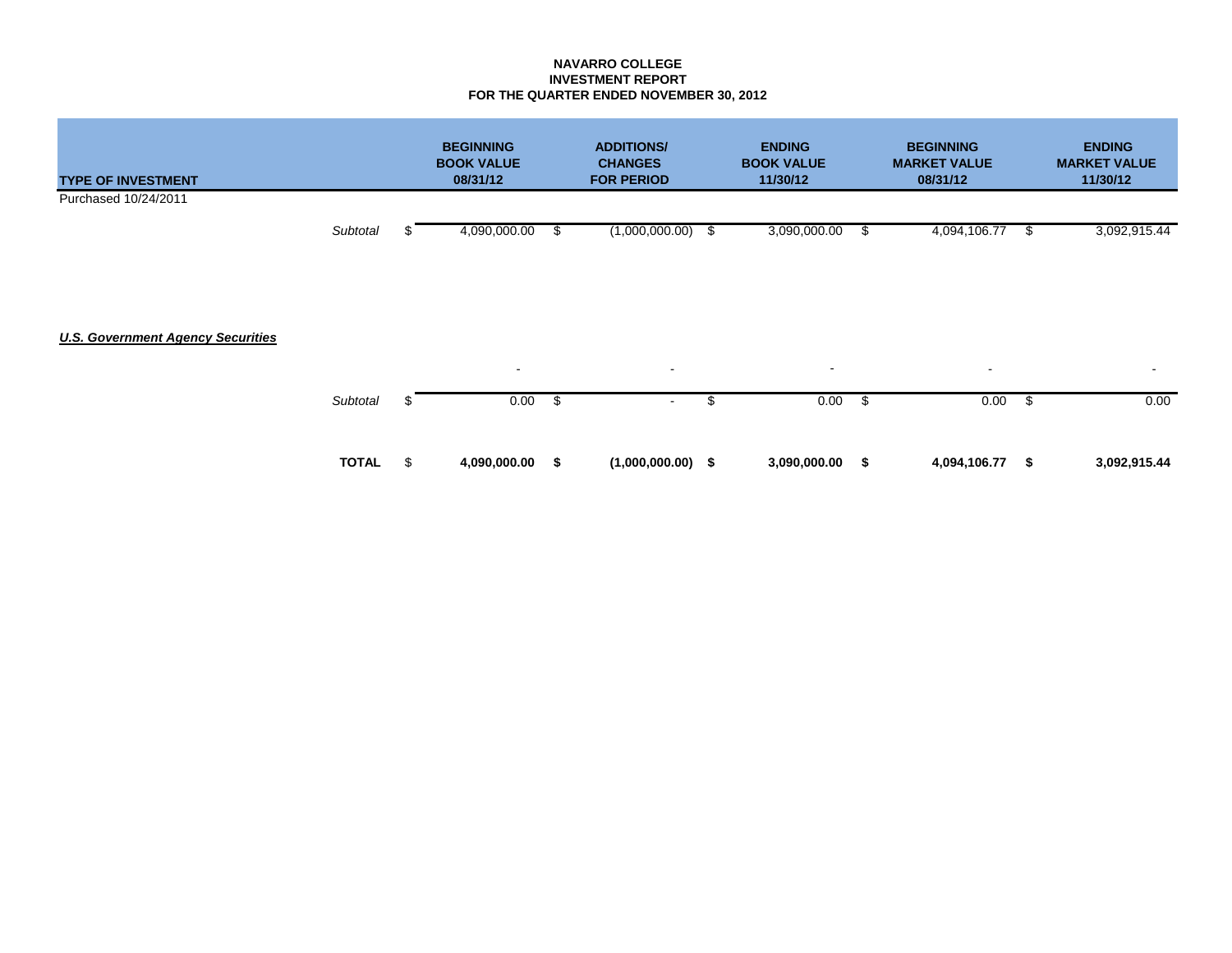### **NAVARRO COLLEGE INVESTMENT REPORT RECAP FOR THE QUARTER ENDED NOVEMBER 30, 2012**

#### **RECAP OF INVESTMENTS BY FUND**

| <b>TYPE OF INVESTMENT</b>                                                                                                                                                                                                                                                                         |      | <b>ENDING</b><br><b>BOOK VALUE</b><br>11/30/12                                                               | <b>Educational and</b><br><b>General Fund</b>                      | <b>Debt Service</b><br><b>Fund</b> | <b>Auxiliary</b><br><b>Fund</b> | <b>Agency</b><br><b>Fund</b> | <b>Plant</b><br><b>Fund</b> | <b>Student</b><br><b>Financial</b><br><b>Aid Fund</b> |
|---------------------------------------------------------------------------------------------------------------------------------------------------------------------------------------------------------------------------------------------------------------------------------------------------|------|--------------------------------------------------------------------------------------------------------------|--------------------------------------------------------------------|------------------------------------|---------------------------------|------------------------------|-----------------------------|-------------------------------------------------------|
| First Bank & Trust Co. - CD #5006220<br>Community National Bank & Trust of TX - CD #1121587<br>Citizens National Bank - CD #677159<br>State Farm - CD #1019063147<br>Prosperity Bank-CD#730010574<br>Prosperity Bank-CD#730010575<br>Prosperity Bank-CD#730010576<br>Prosperity Bank-CD#730010577 |      | 100,000.00<br>640,000.00<br>250,000.00<br>100,000.00<br>500,000.00<br>500,000.00<br>500,000.00<br>500,000.00 | 100,000.00<br>500,000.00<br>500,000.00<br>500,000.00<br>500,000.00 |                                    | 100,000.00                      |                              |                             | 640,000.00<br>250,000.00                              |
|                                                                                                                                                                                                                                                                                                   | - \$ | 3,090,000.00 \$                                                                                              | 2,100,000.00 \$                                                    | $0.00$ \$                          | 100,000.00 \$                   | 0.00~\$                      | 0.00~\$                     | 890,000.00                                            |
| November 30, 2012 Benchmark Rates:<br><b>TexStar Local Government Investment Service</b><br>Rates and market values are from the November 30, 2012 The Wall Street Journal<br><b>Federal Funds Rate</b><br>Merrill Lynch Ready Assets Trust                                                       |      | 0.1720%<br>0.1800%<br>0.0000%                                                                                |                                                                    |                                    |                                 |                              |                             |                                                       |
| Treasury Bill - 26 weeks<br>Certificates of Deposit - Six Months                                                                                                                                                                                                                                  |      | 0.1450%<br>0.0000%                                                                                           |                                                                    |                                    |                                 |                              |                             |                                                       |

We, the investment officers of Navarro College District, swear that, to the best of our knowledge, this report displays Navarro College's investment portfolio as of November 30, 2012. We further swear that transactions inv investment portfolio are in compliance with Navarro College's Investment Policy and Strategy and the provisions of the Public Funds Investment Act, Chapter 2256, and amendments of the Texas Government Code.

Prepared by: Date Investment Officer

Date Chief Accountant **Date** Investment Officer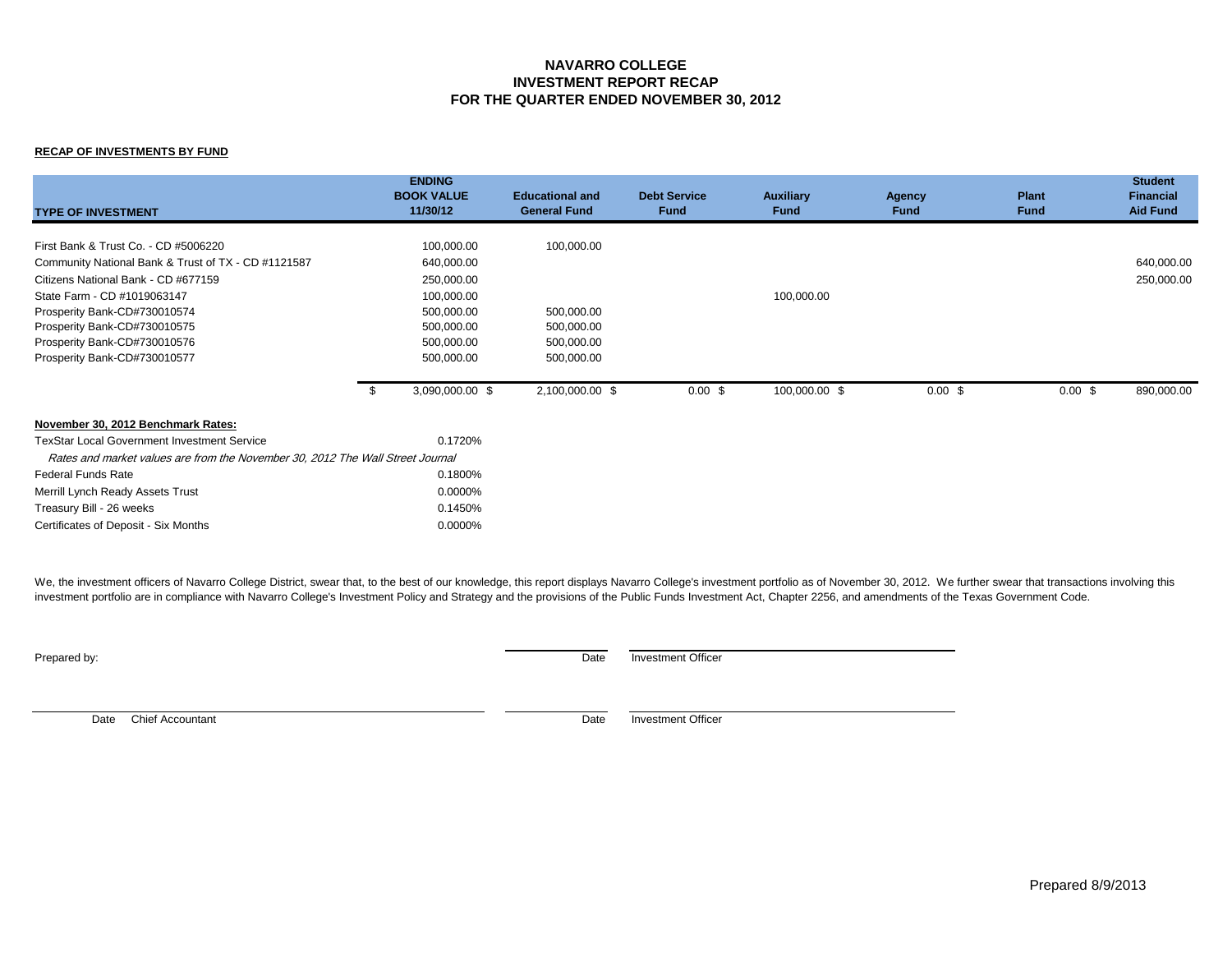# **NAVARRO COLLEGE INVESTMENT PORTFOLIO MATURITY SCHEDULE FOR THE QUARTER ENDED NOVEMBER 30, 2012**

| <b>MATURITY</b>    |    |                                  |                                 |    |                                 |  |                                 |  |                     |  |  |
|--------------------|----|----------------------------------|---------------------------------|----|---------------------------------|--|---------------------------------|--|---------------------|--|--|
| <b>Fiscal Year</b> |    | <b>1st Quarter</b><br>Sept - Nov | <b>2nd Quarter</b><br>Dec - Feb |    | <b>3rd Quarter</b><br>Mar - May |  | <b>4th Quarter</b><br>Jun - Aug |  | <b>Total Amount</b> |  |  |
|                    |    |                                  |                                 |    |                                 |  |                                 |  |                     |  |  |
| 2013               | \$ | ۰                                | $\blacksquare$                  |    | 500,000.00                      |  | 990,000.00                      |  | 1,490,000.00        |  |  |
| 2014               |    | 600,000.00                       | $\blacksquare$                  |    | 500,000.00                      |  | -                               |  | 1,100,000.00        |  |  |
| 2015               |    | 500,000.00                       | ۰                               |    |                                 |  | $\blacksquare$                  |  | 500,000.00          |  |  |
|                    |    |                                  |                                 |    |                                 |  |                                 |  |                     |  |  |
| <b>Total</b>       | \$ | $1,100,000.00$ \$                | $\blacksquare$                  | \$ | $1,000,000.00$ \$               |  | $990,000.00$ \$                 |  | 3,090,000.00        |  |  |